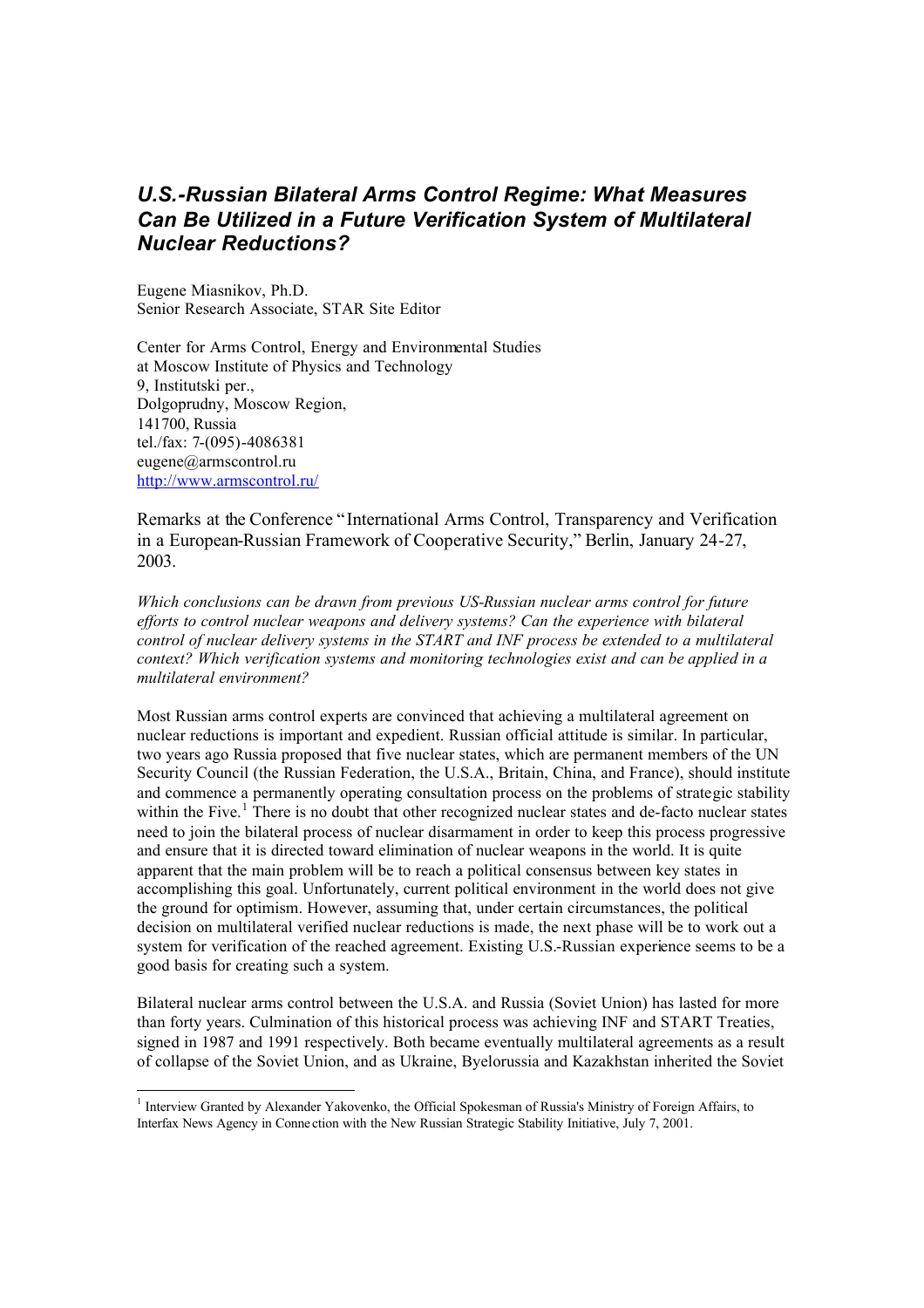nuclear potential along with the Russian Federation. However, one should note, that verification procedures of START and INF Treaties were adopted on bilateral basis.

Of course, tremendous experience was accumulated over this period, and it is impossible to cover all its practical lessons for international community in a brief presentation. Following are the main observations made from the author's prospective.

Starting point for creation of multilateral verification system is getting a consensus on common goals and verification principles. Practice of bilateral U.S.-Russian relations showed actuality of the following principles: $<sup>2</sup>$ </sup>

- Verification should be implemented in accordance with universally recognized norms of international law, first of all, with noninterference in domestic affairs of states.
- Verification measures should be adequate to the scope and nature of obligations accepted by parties.
- Observance of the treaty obligations must be reliably verifiable.
- Verification measures need to be economically rational and simple in implementation.

It is important to note that previous bilateral treaties between the United States and the Soviet Union on limitation and reduction of nuclear arms covered mainly delivery platforms. Some measures adopted within the frames of the INF and START Treaties with respect to warheads were very limited. There were attempts to broaden transparency of U.S. and Russian nuclear arsenals in mid-1990s, but, unfortunately, they failed.<sup>3</sup> To all appearances further progress in disarmament seems impossible without solution of this problem, $4$  and it is crucial to focus efforts of politicians in this direction.

National technical means (NTM) played a crucial role in verification of the reached arms control agreements. They were in fact the only means for verification of strategic arms limitation agreements prior to conclusion of the INF Treaty. NTM proved to be efficient in monitoring the number of deployed silo based ICBMs and the number of missile submarines. From the prospective of possible application of the U.S.-Russian experience to a multilater al agreement among nuclear states one may conclude that capabilities of NTM have grown since. In addition to military reconnaissance satellites, modern commercial satellites are capable to take pictures of any place on the globe with a resolution, sufficient for solution many of verification tasks. Another example - Open Skies Treaty represents a substantial tool of a kind that was not available during the Cold War.

Previous U.S.-Soviet bilateral agreements included provisions that the parties were obligated not to create obstacles for NTM of the other side. This principle seems to be topical in future as well.

<sup>&</sup>lt;sup>2</sup> Major-General Viktor Koltunov, Ret., Consultant to the Department of International Agreements of the Russian Ministry of Defense, "Strategic Arms Reductions Verification Mechanism" , Lecture presented at Moscow Institute of Physics and Technology on March 21, 2002. The transcript in Russian is available at http://www.armscontrol.ru/course/lectures/koltunov1.htm

<sup>&</sup>lt;sup>3</sup> History of U.S.-Russian negotiations on transparency of nuclear arsenals can be found, in particular, at STAR Site special section "Verifiable Elimination of Nuclear Warheads: What Lies Behind Russian Proposals?" (last updated on May 15, 2002) at http://www.armscontrol.ru/start/w-control.htm

<sup>&</sup>lt;sup>4</sup> Anatoli Diakov and Eugene Miasnikov, Breaking the Deadlock: Confidence Building Measures Could Accelerate the Nuclear Weapons Reduction Process, *Nezavisimoye Voyennoye Obozreniye*, September 11, 1998. English translation can be found at http://www.armscontrol.ru/start/publications/nvo0911.htm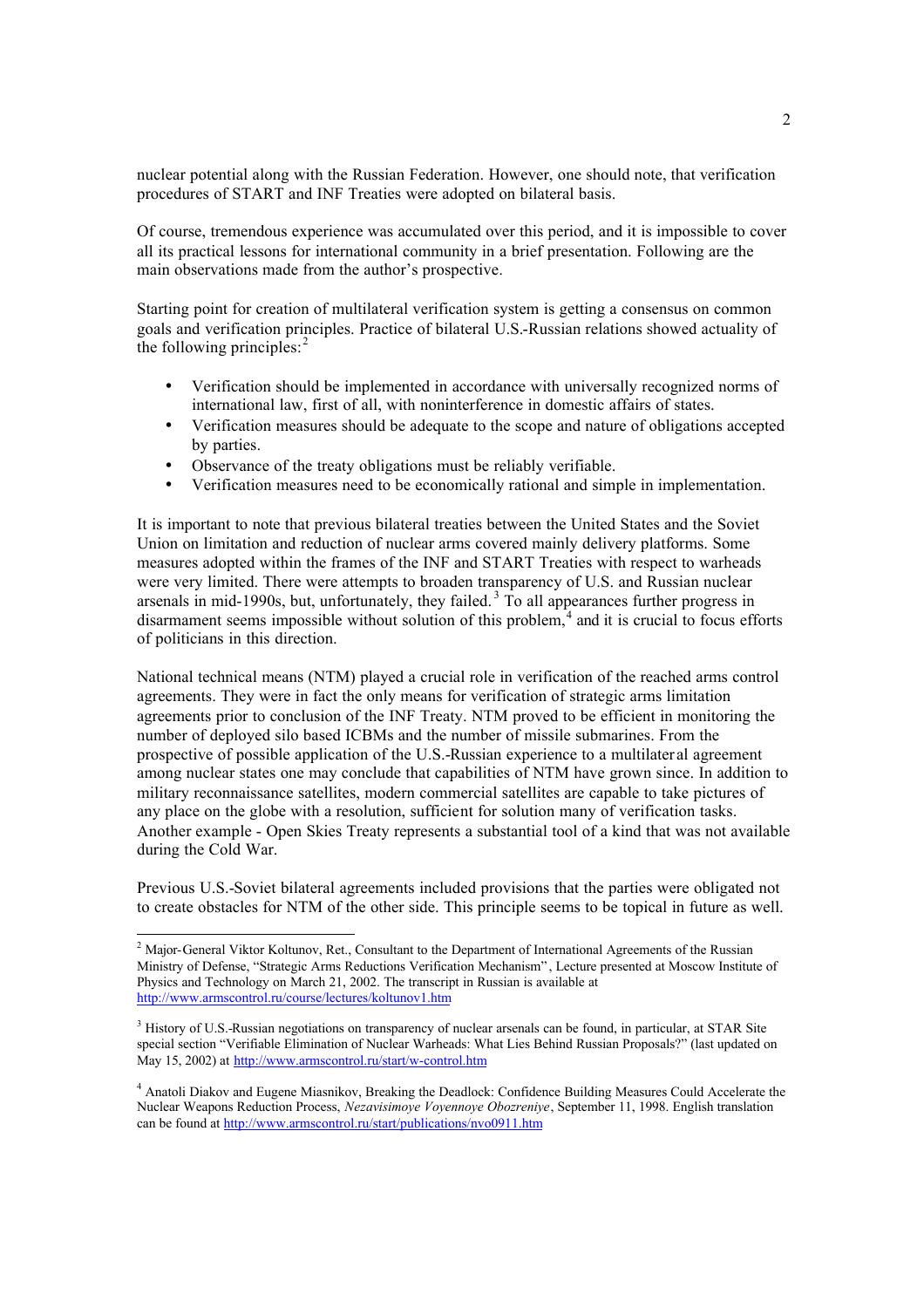However, "gray zones" still exist, which allow legally evade agreements. An example of such a loophole was mentioned by Major-General Viktor Koltunov, Ret., Consultant to the Department of International Agreements of the Russian Ministry of Defense.<sup>5</sup> One of provisions of the SALT II Treaty forbids use of measures that aimed at concealment of the association between ICBMs or SLBMs and their launchers during testing.<sup>6</sup> In early 1980-s the Soviet Union began testing its mobile "Topol" (SS-25) ICBM at Plesetsk test range. Missile launches occurred from positions close to silo launchers, and the U.S. blamed the Soviet Union in violation of the provision mentioned. The claims were based on the fact that U.S. NTM never detected the Soviet test launches. Therefore, the U.S. side concluded that the Soviet Union deliberately conceals the association between ICBMs and their launchers. The Soviet side responded that USSR has no intention to attach test launches (1) to the time when the test sites are exposed to U.S. reconnaissance satellites and (2) to the time and weather conditions, that ensure the best conditions for U.S. means to monitor the tests.

The parties of INF and START Treaties adopted unprecedented verification measures – on-site inspections. It was impossible even to imagine adoption of intrusive measures during the Cold War. INF Treaty included five types of on-site inspections,<sup>7</sup> and START Treaty included fourteen ones.<sup>8</sup> Certainly, types and quantity of inspections depend on the goals of the agreement. If parties aim at elimination of certain types of arms, verification measures become simpler in comparison with the ones, when the goal is not elimination, but limitation. This is most probably the reason for complexity of START verification system compared to the verification system of the INF Treaty. At the same time one should not forget that both systems have been developed when mutual confidence between the parties was much lower than these days. Due to an existing experience of cooperation between the two sides, Russian experts come to the conclusion that the START verification system became excessive. In particular, there is a suggestion, that only two types of inspections are required – baseline data inspections and data update inspections during the Treaty implementation.<sup>9</sup>

Telemetry data exchange is known to have been one of the most serious problems during START negotiations.<sup>10</sup> From verification prospective, telemetry data provides a basis to determine quantity of warheads deployed on ballistic missiles. If a multilateral agreement is reached, one may only welcome telemetry information exchange between the parties. There is no doubt, that such a measure will increase transparency of nuclear reduction process. Moreover, it will enable to resolve some existing problems of START implementation. In particular, the U.S. is well known to deploy Trident II SLBM. At the same time there is a joint U.S.-U.K. program on development of Trident II SLBMs for deployment on British strategic submarines. Unfortunately, tests of Trident II missiles conducted within the frames of joint U.S.-U.K. program are exempt of

<sup>5</sup> Viktor Koltunov, 2002

<sup>&</sup>lt;sup>6</sup> Treaty between the United States of America and the Union of the Soviet Socialist Republics on the Limitation of Strategic Offensive Arms, June 18, 1979, Article XV, First Common Understanding. The text can be found at http://fas.org/nuke/control/salt2/text/salt2-2.htm

<sup>7</sup> Joseph P. Harahan, On-Site Inspections Under the INF Treaty, the History of the On-Site Inspection Agency and Treaty Implementation, 1988-1991

<sup>8</sup> Viktor Koltunov, 2002

<sup>9</sup> Viktor Koltunov, 2002

<sup>10</sup> Yuri Nazarkin, Strategic Offensive Arms Reductions Treaty, *Yadernyy Kontrol*, N6, November-December 2001